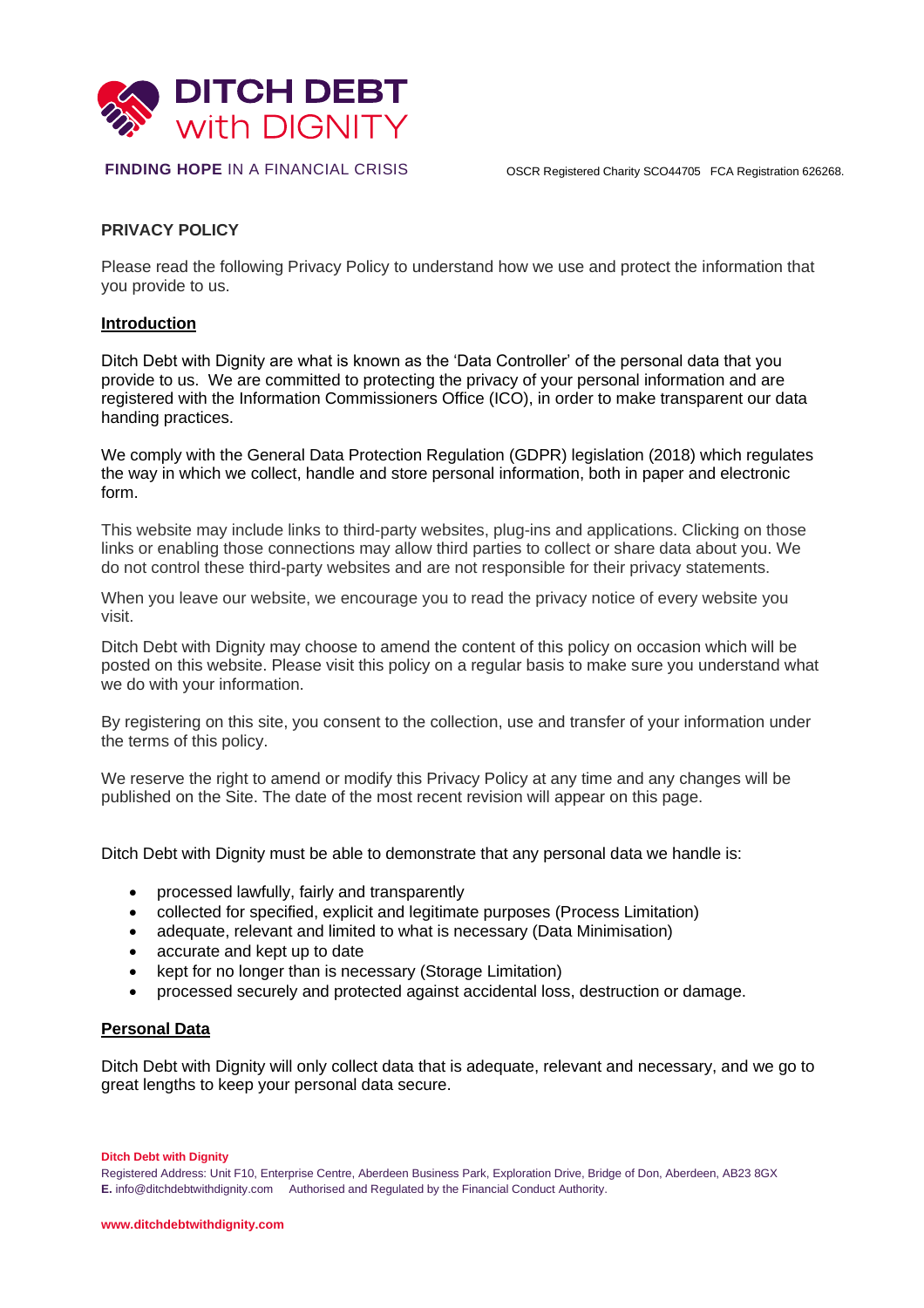

We collect the following personal data from you so that we can provide you with the various services and support available to help you manage your financial challenges. This involves engaging with creditors and other debt support agencies to help you deal with unmanageable debt:

- Personal data including name, address, date of birth
- Bank details
- Loan/Credit Information
- Employment details, including your salary and benefits
- Expenditure reports
- Health information
- Marital status and dependents
- Assets and liabilities
- Housing status

#### **Storage of Data**

Clients details will be held electronically and in hard copy in the main office to ensure its security. All colleagues must comply with the following rules for handling Ditch Debt with Dignity information and equipment:

- Files and e-mails should be organised logically in folders for quick retrieval and reference
- Paper documents should not be left out where unauthorised people can see them
- When not required, paper or files should be kept in a locked drawer or filing cabinet
- Cabinets will be locked outwith office hours and the building is secured and alarmed.
- Password-protected screensavers that regularly activate must be used and passwords changed regularly
- Data must be backed-up monthly onto an external hard drive or disks
- All laptops are encrypted
- Laptops and any other owned equipment must not be left unattended in any public place.

#### **Consent to Process Data**

Ditch Debt with Dignity must give clients a genuine and free choice to give their consent, and they must be able to refuse or withdraw their consent without detriment. However, If consent is not given then Ditch Debt with Dignity will not be able to provide full services and support to a client.

On these grounds we will require completion of a signed authorisation/mandate form from each client before any action is agreed to be taken on his or her behalf. We will also seek confirmation of what methods of contact are acceptable such as phoning at home or work, email and personal visitation, before any contact is made in these ways.

There are several grounds for the lawful processing of personal data including in order to:

- perform an employment contract
- comply with legal obligation
- protect someone's vital interests (eg medical data during a health emergency)
- carry out a task in the public interest
- allow that it is in the legitimate interests of the business to do so

#### **Ditch Debt with Dignity**

Registered Address: Unit F10, Enterprise Centre, Aberdeen Business Park, Exploration Drive, Bridge of Don, Aberdeen, AB23 8GX **E.** [info@ditchdebtwithdignity.com](mailto:info@ditchdebtwithdignity.com) Authorised and Regulated by the Financial Conduct Authority.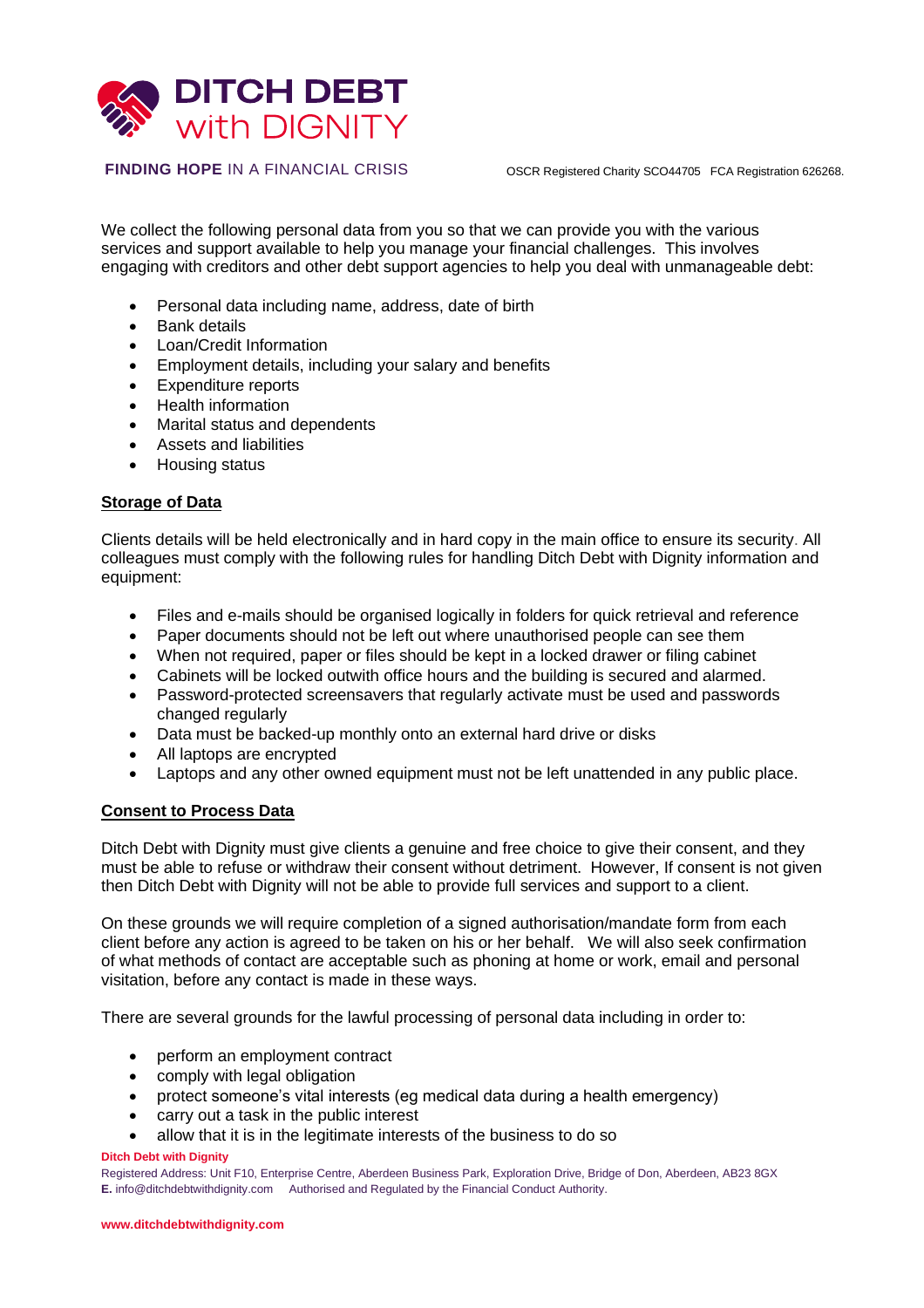

# **Data Sharing**

Any data held at Ditch Debt with Dignity will be for management and administrative use only and will not be released to a third party without first obtaining the written consent of any party concerned. However, in order to provide a robust and helpful support service, we are often required to communicate with your creditors and other complimentary debt management agencies, which involve us sharing your personal data. This is done so with your consent, but, on occasion, we are required by law to share your personal data. We will only share essential data and will ensure that any third parties are GDPR compliant.

#### **What are Your Rights?**

Clients have the right to:

- be informed about the personal data that Ditch Debt with Dignity processes on you
- request access to the personal data that Ditch Debt with Dignity processes on you. This is called a 'Subject Access Request' and should be made in writing. No reason is required. This must be produced within 40 days from the date of receipt and provided free of charge. There is no restriction on the number of SARs a data subject can make.
- request rectification of your personal data immediately if it is incorrect or inaccurate, unless there is a regulatory requirement to retain the data.
- be forgotten by requesting deletion or removal of your personal data, where there is no compelling reason to continue to process it.
- object to the processing of their data.
- to withdraw consent at any time by contacting Data Representative.

# **Data Breaches**

Personal data breaches must be reported immediately. If you wish to raise a complaint on how we have handled your personal data, you can contact our Data Representative to have the matter investigated. If you are not satisfied with our response, you can complain to the Information Commissioner's Office [\(https://ico.org.uk\)](https://ico.org.uk/). This is the UK's supervisory authority for data protection issues.

Breaches could be:

- Letter or email sent to wrong client
- Laptop stolen or lost
- Paperwork lost or mixed up

Any breach of confidentiality or concern over data protection should be highlighted to the Data Representative – Audrey Walber. Her contact details are [wendy.fleming@ditchdebtwith](mailto:wendy.fleming@ditchdebtwith%20dignity.com)  [dignity.com.](mailto:wendy.fleming@ditchdebtwith%20dignity.com)

There may be situations where there is good reason to break the basic rules of confidentiality. This might be where someone is at risk of serious harm or involved in some kind of illegal activity. In this situation the individual concerned will be, wherever possible, informed and an explanation of the action given.

#### **Ditch Debt with Dignity**

Registered Address: Unit F10, Enterprise Centre, Aberdeen Business Park, Exploration Drive, Bridge of Don, Aberdeen, AB23 8GX **E.** [info@ditchdebtwithdignity.com](mailto:info@ditchdebtwithdignity.com) Authorised and Regulated by the Financial Conduct Authority.